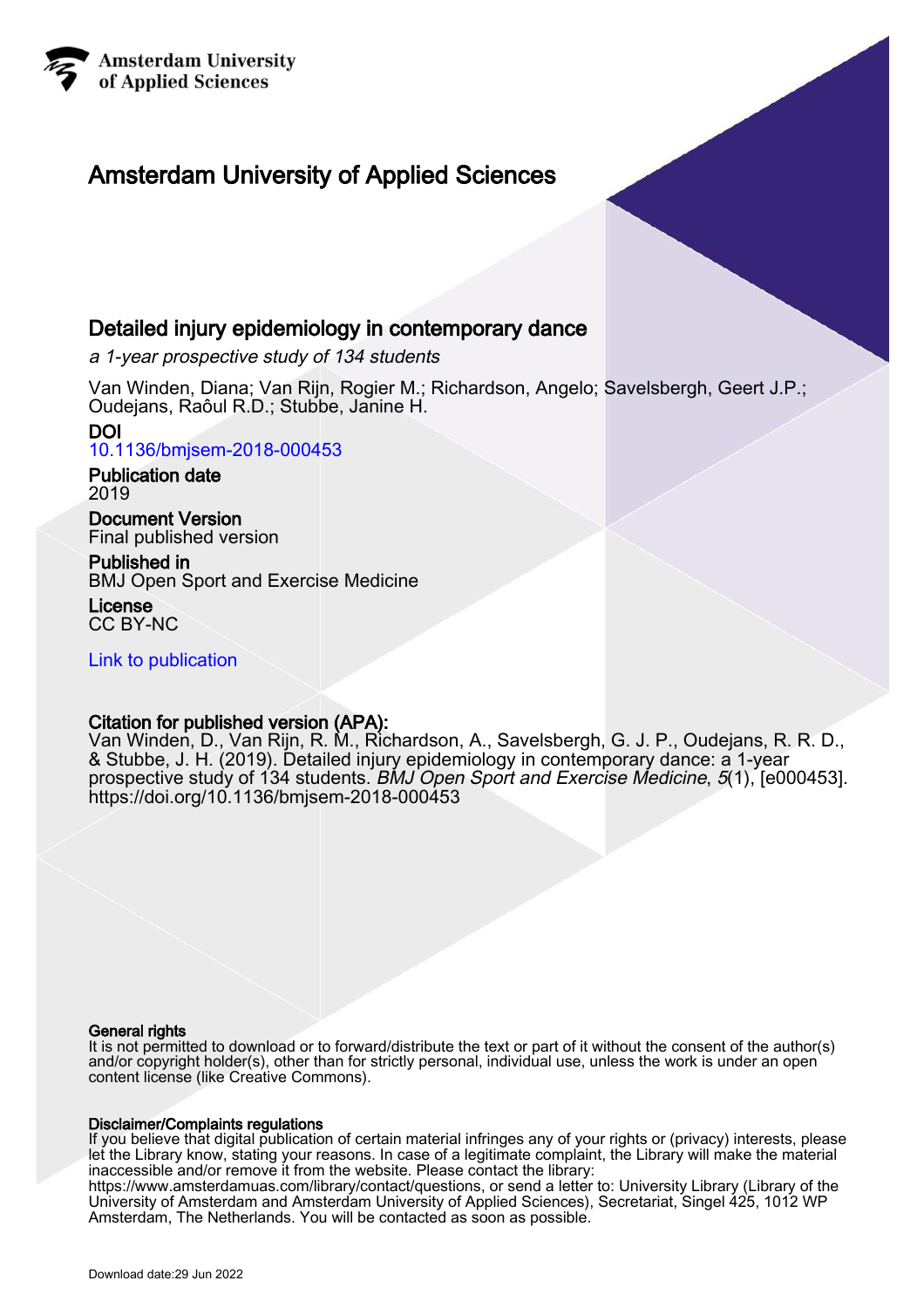# **BMJ Open** Sport & **Exercise Medicine**

# **Detailed injury epidemiology in contemporary dance: a 1-year prospective study of 134 students**

Diana van Winden[,](http://orcid.org/0000-0003-3088-7143)<sup>® 1,2,3</sup> Rogier M Van Rijn,<sup>1,3</sup> Angelo Richardson,<sup>1,3</sup> Geert J P Savelsbergh, <sup>2,4,5</sup> Raôul R D Oudejans, <sup>2,4,5</sup> Janine Stubbe<sup>1,3,6</sup>

To cite: van Winden D, Van Rijn RM, Richardson A, *et al*. Detailed injury epidemiology in contemporary dance: a 1-year prospective study of 134 students. *BMJ Open Sport & Exercise Medicine* 2019;0:e000453. doi:10.1136/ bmjsem-2018-000453

#### Accepted 17 January 2019

#### Check for updates

© Author(s) (or their employer(s)) 2019. Re-use permitted under CC BY-NC. No commercial re-use. See rights and permissions. Published by BMJ.

<sup>1</sup> Codarts University of the Arts, Rotterdam, The Netherlands 2 Department of Human Movement Sciences, Amsterdam Movement Sciences, Vrije Universiteit Amsterdam, Amsterdam, The Netherlands 3 Performing artist and Athlete Research Lab (PEARL), Rotterdam, The Netherlands 4 Institute of Brain and Behavior, Amsterdam, The Netherlands <sup>5</sup> Faculty of Sports and Nutrition, Amsterdam University of Applied Sciences, Amsterdam, The **Netherlands** 6 Rotterdam Arts and Science Lab (RASL), Rotterdam, The **Netherlands** 

Correspondence to Dr Rogier M Van Rijn; rmvanrijn@codarts.nl

# **ABSTRACT**

Aim We investigated the extent and characteristics of injuries in contemporary dance students.

Methods During one academic year, 134 students of Bachelor dance and Bachelor dance teacher from Codarts University of the Arts (Rotterdam, the Netherlands) were prospectively monitored monthly, using the Performing Artist and Athlete Health Monitor which includes the Oslo Sports Trauma Research Centre Questionnaire on Health **Problems** 

Results 130 students were included in the analyses. The response rate of monthly completed questionnaires was 80%. During the academic year, 97% of students reported at least one injury, mental complaint or other health problem. The 1-year injury incidence proportion was 81%. Of these injured students, 58% were substantially injured (ie, problems leading to moderate or severe reductions in training volume or performance or complete inability to participate in activities). The monthly injury proportion (all injuries) ranged from 23% to 43% and for substantial injuries from 6% to 17%. The injury incidence rate per 1000 hours dance exposure was 1.9 (95% CI 1.7 to 2.2). Ankle/foot (30%), lower back (17%) and knee (15%) were the most common sites of injury.

**Conclusion** Contemporary dance students are at high risk for injuries. Injury prevention programmes among contemporary dance students should focus on the ankle/ foot, lower back and knee.

#### **INTRODUCTION**

Contemporary dance students participate in long hours of training<sup>1</sup> that consists of repetitive movements,  $2^{3}$  pushing anatomical boundaries (eg, turnout, arching)<sup>4</sup> and demanding versatility (eg, improvisation, inversions).<sup>[1](#page-5-2)</sup> These demands make a dance student prone to physical health problems,<sup>1</sup> especially during periods of maturation and development.[5 6](#page-5-3) Physical health problems can lead to discomfort, require medical treatment and inhibit artistic development due to absence from dance activities (ie, classes, rehearsals and performances).<sup>[1](#page-5-2)</sup> In extreme cases, they can lead to study delay and even dropping out of college.<sup>[2](#page-5-0)</sup>

#### What are the new findings?

- ► Contemporary dance students are at high risk for injuries. The 1-year injury incidence proportion (IP) was 81%, of which 58% were substantially injured. The monthly IP of all injuries ranged from 23% to 43% and for substantial injuries from 6% to 17%.
- ► The most affected sites were the ankle/foot, lower back and knee. Injury prevention programmes in dance schools should focus on the prevention of back and lower extremity injuries .

According to Kenny and colleagues,<sup>[1](#page-5-2)</sup> injury incidence rates ranged from 0.77 to 4.71 per 1000 hours of dance exposure within preprofessional ballet and/or contempo-rary dancers.<sup>[1](#page-5-2)</sup> These data resulted from a very broad injury definition ('any physical complaint irrespective of the need for medical attention or full time loss from dance activities'). On the other hand, only reporting time-loss and/or medical attention injuries underestimates the full extent of injury problems.<sup>7</sup> About 90% of overuse injuries will not be registered as an injury when focusing on time loss injuries, $8$  whereas the majority of injuries by preprofessional ballet dancers (54%–85%) appear to be overused in nature.<sup>[9](#page-5-6)</sup> We argue that injury surveillance methods should use inclusive injury definitions[.7](#page-5-4)

In 2013, a new surveillance method was reported by Norwegian clinician-academics. The Oslo Sports Trauma Research Centre (OSTRC) Overuse Injury Questionnaire was designed to address the limitation of injury registration that only counted 'time loss' injuries.<sup>[8](#page-5-5)</sup> The new method captured all types of health problems—non-time loss injuries ('overuse') and time loss injuries (often 'acute' or more severe overuse injuries).<sup>[10 11](#page-5-7)</sup> Although this method has been used multiple times within athletic groups, $12 \frac{13}{13}$  only one study has applied this method in dance.<sup>[7](#page-5-4)</sup>

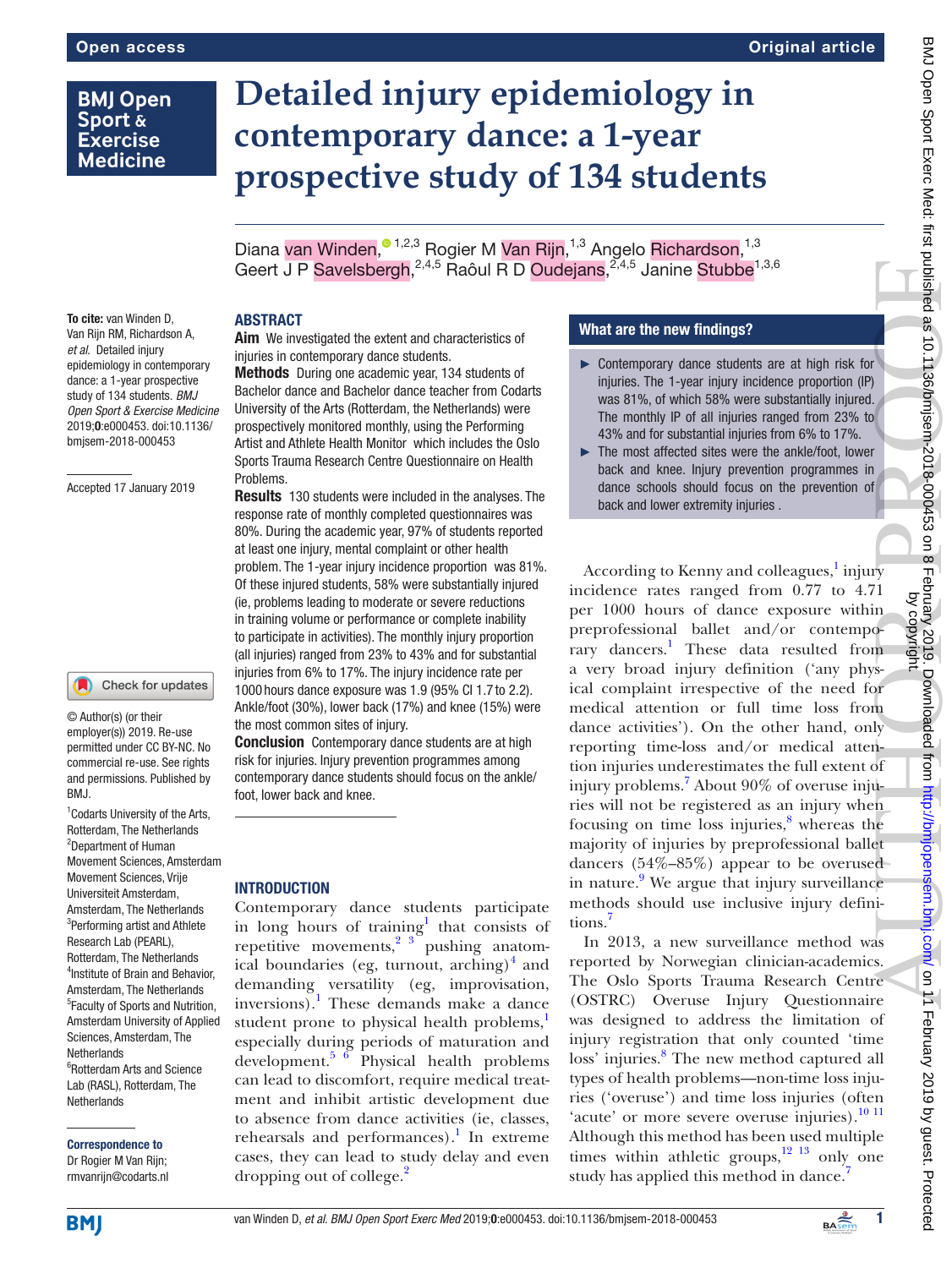Insight into the extent of physical health problems can give direction to future research into the aetiology of injuries and the development of preventive strategies.<sup>14 15</sup> We aimed to establish the extent (amount, incidence) and characteristics (severity, location) of injuries in contemporary dance students using the OSTRC Overuse Injury Questionnaire.<sup>810</sup>

#### Materials and methods **Participants**

A total of 134 first-year, second-year and third-year contemporary dance students were prospectively followed during the entire academic year (September 2016 to June 2017). Students were enrolled in the 4-year educational programme of Bachelor Dance or Bachelor Dance Teacher of Codarts University of the Arts, Rotterdam, the Netherlands. Our data were routinely collected as part of the curriculum for management and educational purposes. All students were informed about the procedure and provided written informed consent. The study was approved by the Scientific and Ethical Review Board (VCWE) of the Vrije Universiteit Amsterdam. The Dutch Central Committee on Research Involving Human Subjects (CCMO) stated that no medical ethical approval was necessary for this questionnaire study, as stated in the Dutch Medical Research Involving Human Subjects Act ([http://www.ccmo.nl/nl/toetsingscommissie-ccmo-of](http://www.ccmo.nl/nl/toetsingscommissie-ccmo-of-metc)[metc](http://www.ccmo.nl/nl/toetsingscommissie-ccmo-of-metc)?55a37b93-dd8c-4bf8-8883-2d30c35ff8ba). AUTHOR PROPERTY AND COLLEGE AND COLLEGE AND COLLEGE AND COLLEGE AND DESCRIPTION OF THE PROPERTY OF THE PROPERTY OF THE PROPERTY OF THE PROPERTY OF THE PROPERTY OF THE PROPERTY OF THE PROPERTY OF THE PROPERTY OF THE PROPERT

#### Procedures

During the first month of the academic year (September 2016), baseline characteristics were recorded, including age (years), height (centimetres) and body weight (kilograms). During the academic year 2016/2017, all students were asked to complete monthly questionnaires by using the Performing Artist and Athletes Health Monitor  $(PAHM)$ ,<sup>16</sup> a web-based system which includes a Dutch translation of the OSTRC Questionnaire on Health Problems.<sup>10 12 13</sup> Only students who completed  $>30\%$  of the questionnaires were included in the analyses.

#### Injury registration

The OSTRC Questionnaire consists of four key questions about the consequences of health problems on participation, training volume and performance as well as the degree to which the student perceived symptoms. All items ranged from 0 (no problem, no reduction, no effect or no symptoms) to 25 (cannot participate at all or severe symptoms).<sup>8</sup> Questions 1 and 4 were scored on a four point scale (0-8-17-25), while questions 2 and 3 were scored on a five point scale (0-6-13-19-25). The severity of a health problem was calculated by the sum score of the four questions (scale 0–100) according to the method proposed by Clarsen *et al*. [8](#page-5-5) If the severity score was higher than zero, a health problem was registered and the student was asked whether the health problem was an injury, mental problem or other problem. For injuries, the student was automatically directed to an injury

registration form based on an international consensus statement on injury surveillance methodology for football to collect further details (eg, location, history and acute or overuse onset).[17](#page-5-11) An injury was defined as any physical complaint sustained by a dancer resulting in a severity score higher than zero (ie, leading to consequences on participation, training volume and/or performance), irrespective of the need for medical attention or time loss from dance activities.

Students were defined as substantially injured if they reported problems leading to moderate or severe reductions (value  $\geq$ 13 on question 2 or 3 of the OSTRC) in training volume or moderate or severe reductions in performance or complete inability to participate in dance.<sup>10</sup> If a student reported the same injury as most severe health problem in two or more consecutive questionnaires, this was counted as one 'unique' case of a (fluctuating) problem. $1216$ 

#### Dance exposure

Dance exposure was defined as, 'one dancer participating in one class, rehearsal or performance in which he or she is exposed to the possibility of dance injury weighted for time doing activity',<sup>18</sup> and measured as unit of time (hours) spending on physical dance activities. Total dance exposure was calculated as an average, based on the weekly timetables for the first-year, second-year and third-year students of the educational programme of Bachelor Dance and Bachelor Dance Teacher.

#### Statistical analysis

All statistical procedures were performed using SPSS V.23 (IBM, Armonk, USA). Descriptive statistics were used to describe baseline characteristics using means and SD or number and percentages  $(\%)$ . The (substantial) injury incidence proportion (IP) for one academic year and per month was calculated by dividing the number of students that reported at least one (substantial) injury during the academic year/month by the number of respondents in that same period.[19](#page-5-13) Injury incidence rate, with corresponding 95% CI, was calculated as the number of unique injuries per  $1000$  hours of dance exposure.<sup>[19](#page-5-13)</sup> The severity of the unique injuries was calculated by the mean (SD) number of full days that a student completely/ partly missed their dance activities due to their injury. Characteristics (ie, location) of injuries were expressed in percentages for the total of unique injuries.

#### **RESULTS**

#### Response and baseline characteristics

Baseline characteristics of all students are shown in [table](#page-3-0) 1. A total of 137 students were enrolled in the educational programmes, 134 students gave consent to participate and finally 130 students were included in the analyses. The four excluded students all dropped out of the educational programme within 4 months due to personal reasons (no injuries), resulting in a response lower than 30%. In total, 1279 questionnaires were sent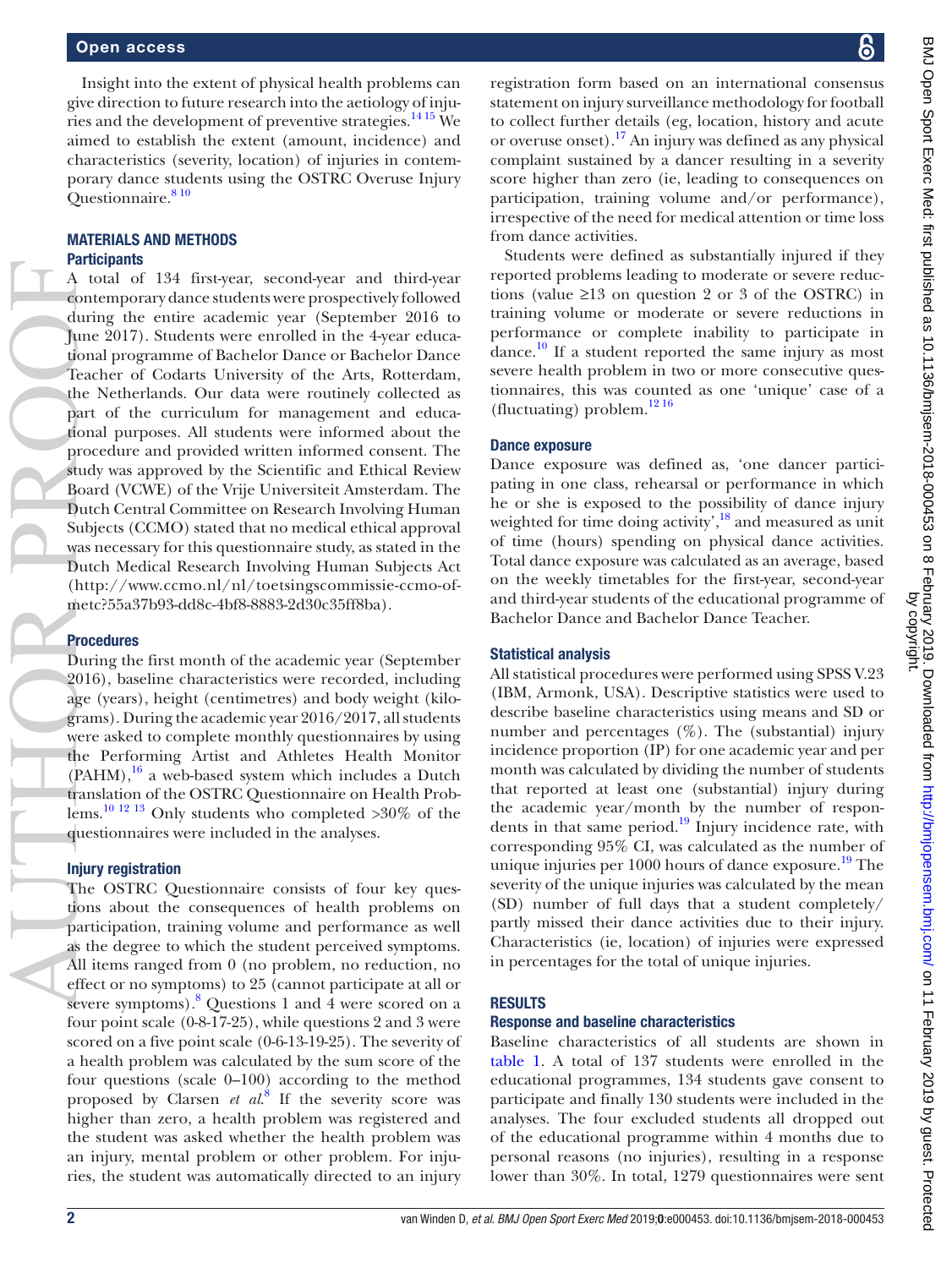<span id="page-3-0"></span>**Table 1** Baseline characteristics shown as mean  $(\pm SD)$  or number (percentage)

|                                                                     | Overall      |
|---------------------------------------------------------------------|--------------|
| N                                                                   | 134          |
| Education programme (Bachelor dance)                                | 84 (62.7%)   |
| First-year students                                                 | 49 (36.6%)   |
| Second-year students                                                | 44 (32.8%)   |
| Third-year students                                                 | 41 (30.6%)   |
| Gender (female)                                                     | 90 (67.2%)   |
| Age (years)                                                         | $19.4 + 1.5$ |
| Body mass index ( $kg/m^2$ )                                        | $21.0 + 1.8$ |
| Dance exposure (total hours academic year<br>2016/2017 per student) | 1046.5       |

N, number.

to the students and 1020 were completed, resulting in a response rate of 79.7%.

#### Health problems

During the academic year, 96.9% (n=126) of the students reported at least one health problem, of which 64.3% (n=81) reported a substantial health problem. In the 10 monthly questionnaires, a total of 620 health problems were reported consisting of 321 injuries (51.8%), 67 mental problems (10.8%) and 232 other health problems, including illnesses (37.4%).

#### Injury incidence

The injury IP for one academic year was 80.8% (n=105), of which 58.1% students (n=61) had a substantial injury. [Figure](#page-3-1) 1 shows that the monthly IP of all injuries ranged from 23.1% to 42.6% and from 5.8% to 16.8% for substantial injuries. The mean monthly OSTRC severity score for all injuries was 35.3 (SD=5.8) and for substantial injuries 57.0 (SD=4.7; [figure](#page-3-2) 2).

A total of 254 unique injuries were reported by 105 students. Furthermore, 67 subsequent injuries were reported, resulting in a total of 321 reported injuries. The subsequent injuries were reported in at least

**Monthly incidence proportion** 



<span id="page-3-1"></span>Figure 1 Monthly incidence proportion of all and substantial injuries during the full academic year of 2016/2017.

Open access



<span id="page-3-2"></span>Figure 2 Mean monthly OSTRC severity scores of all and substantial injuries during the full academic year of 2016/2017. OSTRC, Oslo Sports Trauma Research Centre.

two consecutive questionnaires and therefore did not calculate as a unique injury. The 105 students reported on average 2.0 unique injuries (range 1–7) during the academic year. As shown in [Figure](#page-3-3) 3, 25 students (19.2%) did not report any injuries, 27 students (20.8%) reported one unique injury, 36 students (27.7%) reported two unique injuries and 42 students (32.3%) three or more unique injuries during the academic year.

A total of 132 906 dance exposure hours was reported during the academic year, resulting in an overall injury incidence rate of 1.9 unique injuries per 1000 hours (95% CI 1.7 to 2.2). The mean number of days a student completely/partly missed dance activities as a result of an unique injury was  $5.7 \text{ days} \pm 10.8 \text{ (n=252 students)}$ . The most reported anatomical injury locations were ankle/ foot (including ankle, foot/toe, Achilles tendon and heel  $(n=77, 30.3\%)$ ), lower back (incl. coccyx)  $(n=44, 17.3\%)$ and knee (n=37, 14.6%).

#### **DISCUSSION**

Using the PAHM which includes the OSTRC Questionnaire, we found a 1-year injury IP of  $81\%$  (n=105) and an injury incidence rate of 1.9 unique injuries per 1000 hours of dance exposure. Fifty-eight per cent (n=61) of the injured students had a substantial injury, meaning



<span id="page-3-3"></span>Figure 3 Frequency table of the number of unique injuries per student over the full academic year of 2016/2017.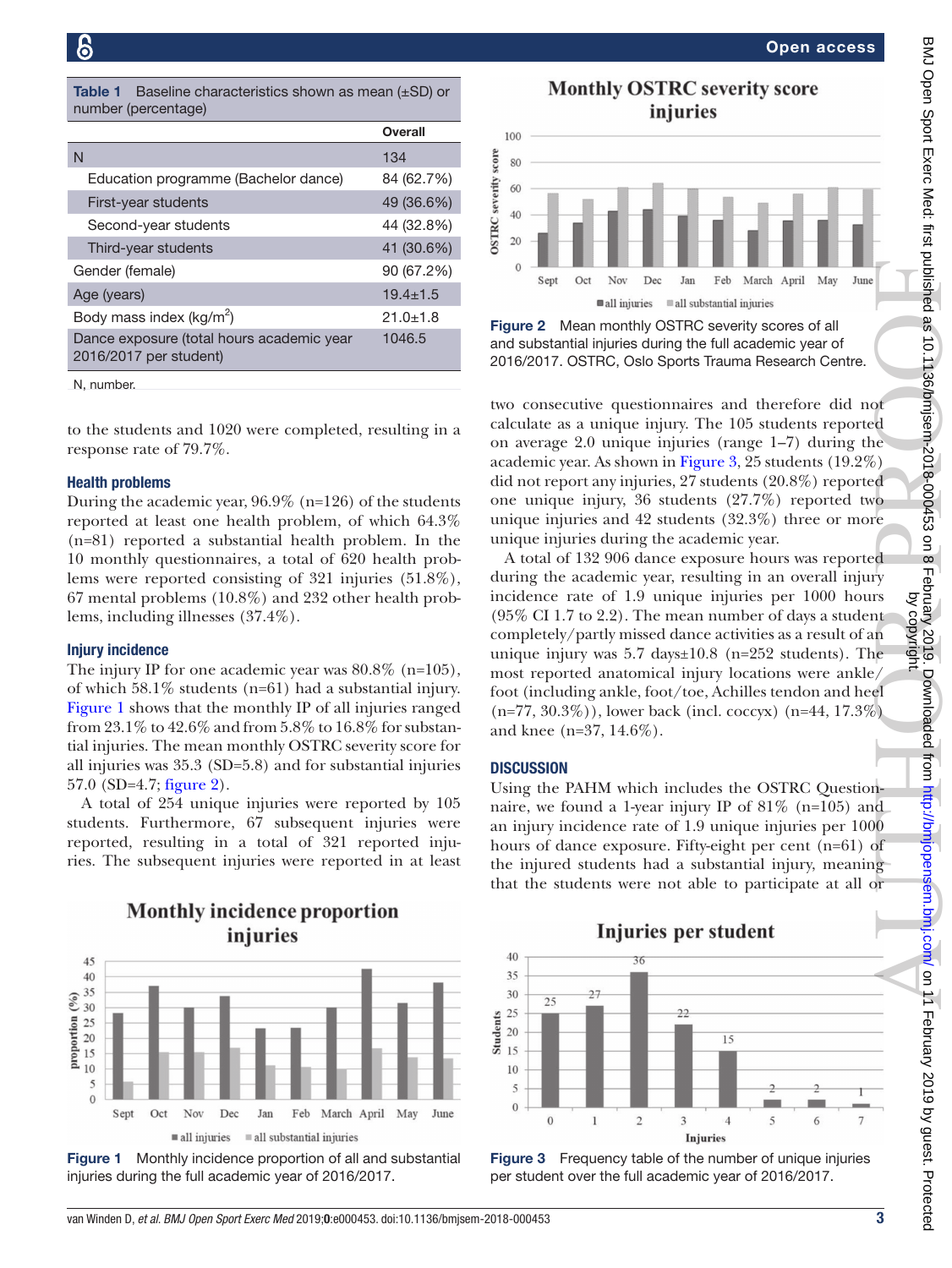had a moderate or severe reduction in training volume or performance because of an injury. The monthly IP for all injuries ranged from 23% to 43% and from 6% to 17% for substantial injuries. The injured students (n=105) reported on average 2.0 unique injuries (range 1–7). The most reported anatomical injury locations were ankle/ foot, lower back and knee.

#### Injury incidence and characteristics

Our findings of the 1-year injury IP of 81% extend those of other prospective cohort studies within dance. For instance, the study by Lee and colleagues $^6$  showed a 1-year IP of 86% within ballet and contemporary dance students, and Kenny and colleagues $^7$  $^7$  reported a 1-year injury IP of 78% within contemporary dance students. Moreover, a recent systematic review of Kenny *et al*<sup>[1](#page-5-2)</sup> indicated an injury IP range from 37% to 85% in preprofessional ballet and/or contemporary dancers within 20 follow-up studies, representing controlled trials, cohorts and a case-control research.

The injury incidence rate of the present study of 1.9 per 1000 hours of dance exposure is in contrast to the injury incidence rate of 4.9 per 1000 hours of dance exposure (95% CI 4.10 to 5.79), reported in the prospective cohort study of Kenny *et al*. [7](#page-5-4) The difference may be explained by the different way of calculating the injury incidence rate. Kenny and colleagues used the total number of new injuries to calculate the incidence rate, resulting in the possibility of multiple injuries per week (up to four), whereas this study used the amount of unique injuries over one academic year, with a maximum of one injury (most severe) per month. Selecting all mentioned injuries in our dataset (including multiple injuries per month) led to a great injury incidence rate of 1.9–3.04 per 1000 hours of dance exposure (95% CI 2.76 to 3.35). This higher injury incidence rate is still lower than the injury incidence rate mentioned by Kenny *et al*. [7](#page-5-4) However, both our injury incidence rates of 1.9 and 3.04 per 1000 hours of dance exposure are in line with the range (0.77– 4.71 per 1000 hours of dance exposure) reported in the systematic review of Kenny and colleagues for preprofes-sional dancers.<sup>[1](#page-5-2)</sup> AUTHOR COMPANY COMPANY COMPANY COMPANY COMPANY COMPANY COMPANY COMPANY COMPANY COMPANY COMPANY COMPANY COMPANY COMPANY COMPANY COMPANY COMPANY COMPANY COMPANY COMPANY COMPANY COMPANY COMPANY COMPANY COMPANY COMPANY COMPANY

Within professional contemporary dancers, a lower injury incidence rate was reported; the study of Shah *et*  $a^2$ <sup>0</sup> indicated a total of 0.59 injuries per 1000 hours, and Bronner *et al*<sup>21</sup> showed 0.51 injuries per 1000 hours. However, these studies did not indicate whether they calculated their exposure rate based on the amount of time each dancer spent on stage or on the length of each show. The difference between dance students and professional dancers might also be attributed to the difference in experience and level. Dance students are still in a period of maturation and development.<sup>56</sup> In the end, only the fittest (physically and mentally) dancers will remain and become professional dancers. Furthermore, as dancers age and gain experience they are likely to be more aware of the warning signs of injuries and take preventive steps.<sup>[22](#page-5-17)</sup>

To view our results in a wider perspective, we compared the injury incidence rate to other performing/sports populations with the same injury surveillance methodology and age group. The injury incidence rate found in this study is (much) lower than found in circus arts students  $(3.3 \text{ injuries per } 1000 \text{ hours})$ ,<sup>16</sup> Dutch female gymnasts  $(5.2 \text{ injuries per } 1000 \text{ hours})^{13}$  $(5.2 \text{ injuries per } 1000 \text{ hours})^{13}$  $(5.2 \text{ injuries per } 1000 \text{ hours})^{13}$  and first-year Physical Education Teacher Education (PETE) students  $(11.7 \text{ injuries per } 1000 \text{ hours}).$ <sup>12</sup> The difference might be explained by the differences in demands and environmental factors within these settings compared with our population. For example, PETE students participate in a wide range of different sports (including contact sports like soccer, rugby and so on) which causes them to have an increased risk of various injuries.<sup>[23](#page-5-19)</sup>

In our study, the most predominant injury locations were the ankle/foot (30%), lower back (15%) and the knee (14%). These results are in line with previous studies; the ankle/foot (21%–34%), lower back (13%– 17%) and knee  $(12\%-21\%)$ .  $6\frac{20\,24\,25}{}$ 

#### Strengths, limitations and recommendations

A major strength of this study is the prospective design with monthly follow-up, resulting in a low potential for recall bias. Besides, the response rate to the monthly questionnaire was high (80%). This was achieved by incorporating the monitor as part of the educational programme. As recommended by Richardson and colleagues, $^{13}$  an online feedback tool (PAHM) $^{16}$  $^{16}$  $^{16}$  was used to give students visual feedback of the collected data to improve their commitment to this study. Furthermore, students were involved in the development of PAHM, by incorporating their feedback in the new versions of PAHM.

Another major strength of this study is the use of a broad injury definition and the surveillance method as suggested by Clarsen and colleagues to calculate the extent of injuries within contemporary dance students.<sup>810</sup> The incidence and severity of injuries impacting dance students vary depending on the definition of injury and injury reporting methodology.<sup>7</sup> Therefore, to understand the full impact of injuries on a dance population, it is imperative that injury surveillance systems consider injury definitions that are sensitive enough to capture all injuries,<sup>[7](#page-5-4)</sup> such as used in this study.

However, there are some limitations. First of all, in this study, we used student-reported outcomes. Since most students lack medical expertise we were unable to record specific diagnoses of the reported injuries. It is recommended to include a follow-up from the medical staff during the data collection period in future studies, to gain more insight into the injury type and aetiology.

Furthermore, although our study indicated exposure by measuring the hours of dance classes, the intensity and nature of these classes were not included in the exposure analysis. However, these factors may have an impact on the potential injury risk for individual dancers. $625$  In this study, dance exposure was calculated from the basic